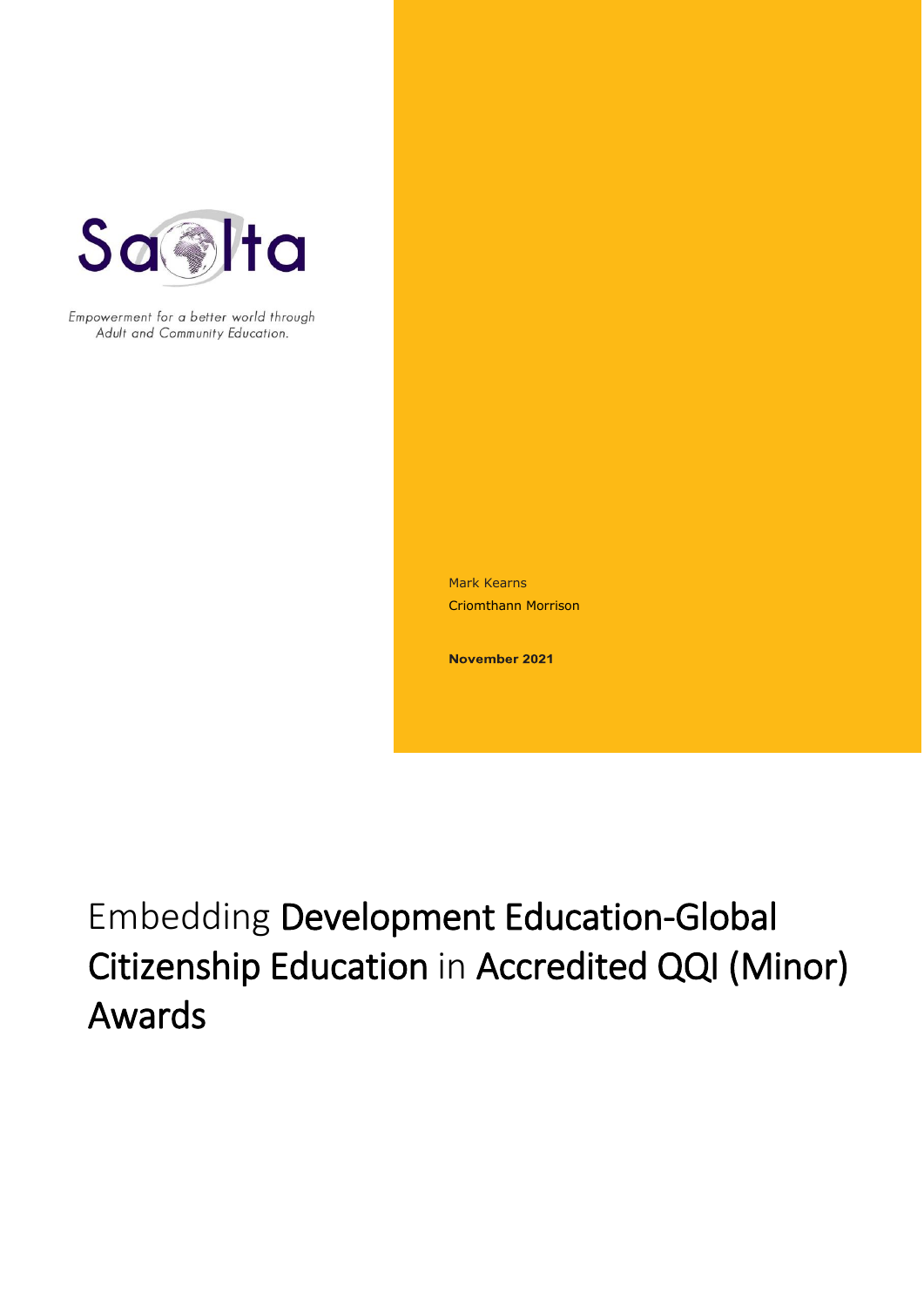Saolta is a Development Education strategic partnership programme for the Adult and Community Education sector in Ireland.

Development Perspectives (DP) is the lead partner in the partnership consortium, which also includes [AONTAS,](https://www.aontas.com/) [Concern Worldwide,](https://www.concern.net/) [Irish Rural Link](https://www.irishrurallink.ie/) and the [Adult and Community Education](https://www.maynoothuniversity.ie/adult-and-community-education)  [Dept. of Maynooth University.](https://www.maynoothuniversity.ie/adult-and-community-education)

Mark Kearns is the research officer with Saolta and has a background in adult and community education as well as in higher education. In addition to his role with DP-Saolta, Mark works as an associate lecturer and teaching placement supervisor on the ITE programme for adult and community education practitioners (PDE-FE) in Marino Institute of Education in Dublin.

Criomthann Morrison is a recent postgraduate and participant in Saolta's 2021 SDG Advocate Programme and has a background in research and policy analysis.



Empowerment for a better world through Adult and Community Education.













*This project was funded by the Department of Foreign Affairs (DFA). The content of this communication represents the views of the author only and does not necessarily represent or reflect DFA policy.*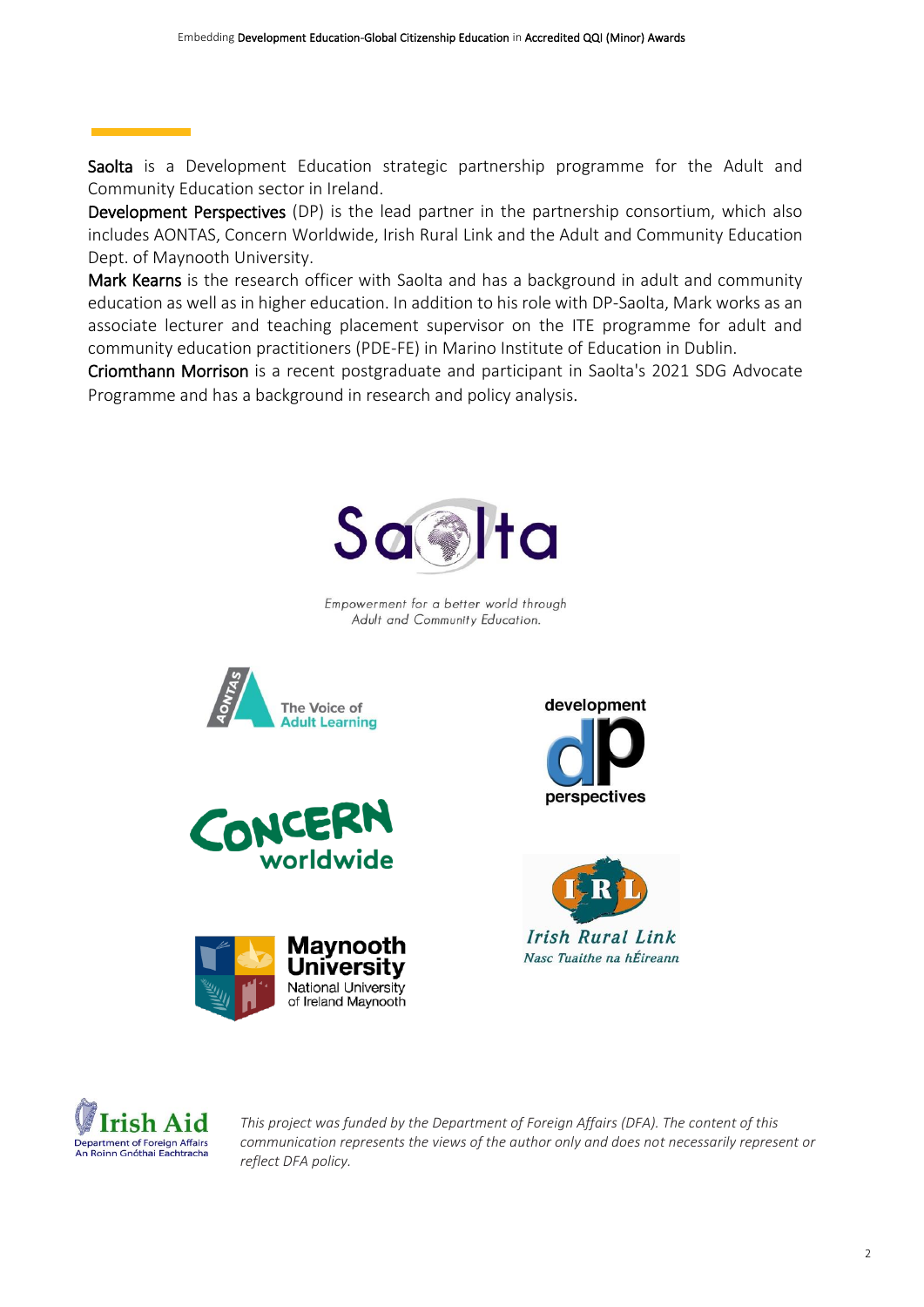# **Introduction**

Development Education-Global Citizenship Education (DE-GCE), is increasingly a focus for governments and policymakers worldwide (UN, 2015; UNESCO, 2018). This is certainly the case in the Rep. of Ireland (RoI) context where DE-GCE is well established at the first (primary) and second (secondary) levels via the DICE and UBUNTU initiatives, respectively. The recent inclusion of DE-GE as a core (mandatory) element of teacher training programmes in these respective sectors further underlines this point (TCI, 2020). Reflecting international policy developments, there is now an increased focus on lifelong learning and ensuring that leaners of all ages and backgrounds have the opportunity to consider how issues of global significance impact on their daily lives and on taking action for positive change (IA, 2016; UNESCO, 2019). It is anticipated that this approach will be further reinforced in future *National Strategy* documents that will guide domestic policy and practice developments in this area over the next decade or so (IA, 2021 Forthcoming; DES, 2022 Forthcoming). This is also in line with the latest Further Education and Training (FET) strategy which calls for the embedding of sustainable development principles across all provision in this sector so that students are equipped with environmental awareness and 'green skills' to drive future change (Solas, 2020). Of further relevance is the development of a *Framework* for embedding DE-GCE in ITE programmes for those working in Adult & Community Education (ACE), including those working in the large FET provision (Kearns, 2021). Briefly, this aims to ensure that those undertaking teacher training to work with adult learners are equipped with the knowledge and tools to embed DE-GCE in their own teaching and site of practice.

# **Purpose**

Given the above, the purpose of this short briefing paper is to consider, as a starting point, how DE-GCE is reflected in current QQI accredited programmes and courses for adult learners in formal as well as non-formal Adult and Community Education (ACE) settings, including FET. More specifically, this reports on the findings from a cursory audit of QQI (Minor) awards for DE-GCE content focusing especially on awards at levels 4-6 on the National Framework of Qualifications (NFQ). In particular, QQI modules with a strong, existing DE-GCE-focus are identified along with those with potential scope for including DE-GCE themes and topics. This is supplemented with examples and case studies of how these Minor awards may be revised or developed to better integrate DE-GCE into their learning objectives and learning outcomes. While this might be considered a small intervention, this nonetheless forms an important aspect of scaling of activity in this area in line with the policy and practice developments described above.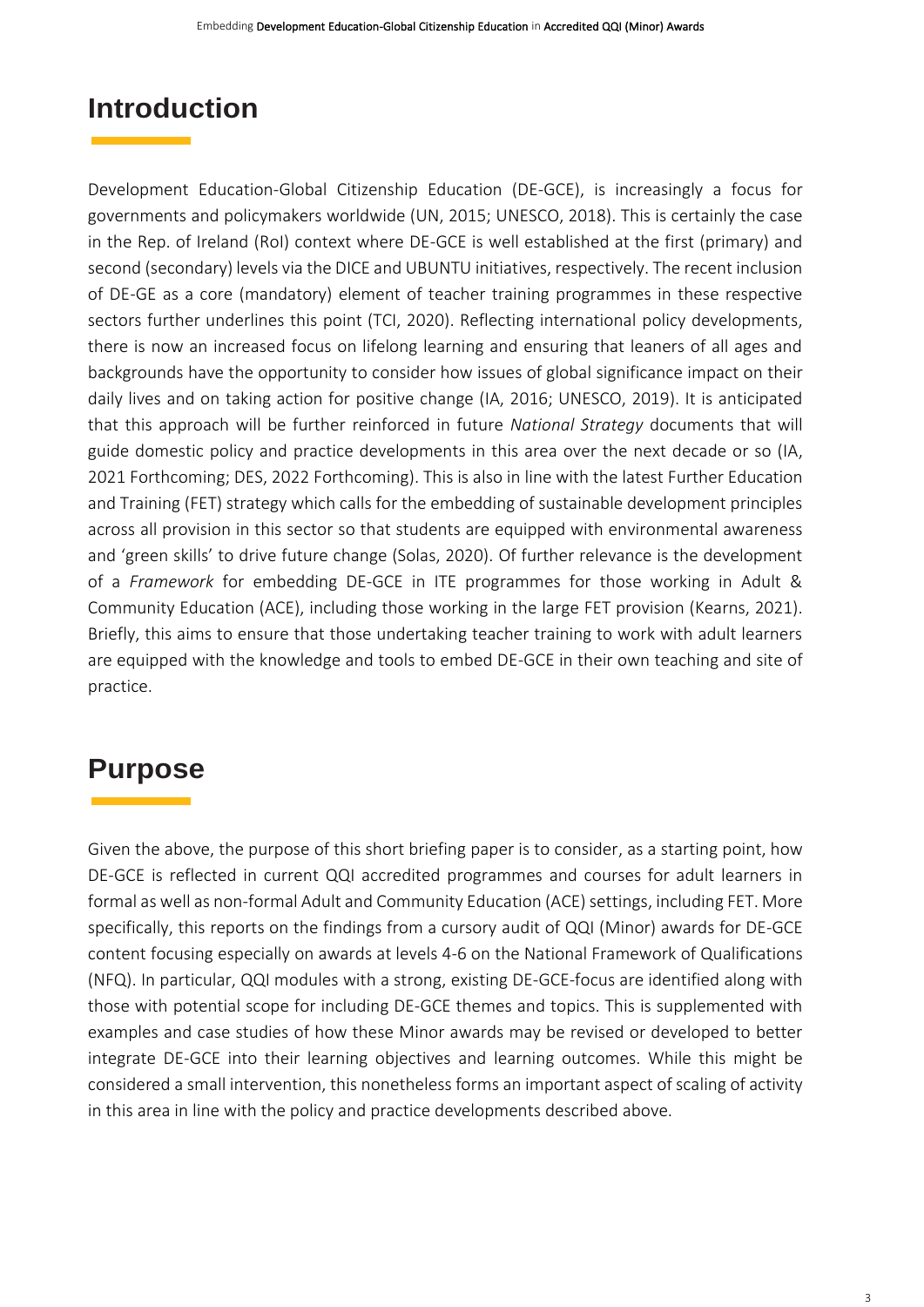# **Definitions / Descriptions**

While there are many definitions and descriptions available, Development Education (DE) can be described simply as 'a transformative, participatory learning process aimed at activating people to play a role in achieving global justice, equality and sustainability' (McNeill, 2020). This is similar to Global Citizenship Education (GCE or sometimes GCED) which is employed by UNESCO to describe a 'holistic framing paradigm…which encapsulates how education can develop the knowledge, skills, values and attitudes learners need for securing a world which is more just, peaceful, tolerant, inclusive, secure and sustainable' (UNESCO, 2014a). Notwithstanding the differences in emphasis and approach, these definitions nonetheless share common themes and goals of: social justice, social inclusion; inequality; issues of sustainability and global interconnectedness. There is also a recognition of the integral part played by DE-GCE in achieving the UN Sustainable Development Goals and specifically Target 4.7 which aims

'by 2030 ensure all learners acquire knowledge and skills needed to promote *sustainable development, including among others through education for sustainable development and sustainable lifestyles, human rights, gender equality, promotion of a culture of peace and non-violence, global citizenship, and appreciation of cultural diversity and of culture's contribution to sustainable development.' (UN, 2015)* 

To restate, this reflects a lifelong learning approach to ensure that adults as well as school-aged children have the opportunity to learn and act on the issues that affect their lives locally as well as globally.

# **Methodology; Findings**

Evidence is based on a cursory audit of existing minor awards in the [Qsearch listings](https://qsearch.qqi.ie/WebPart/Search?searchtype=awards) conducted in the period September-October 2021. Using the Qsearch function on the QQI website, from a total of n=1355 of existing Level 4-6 Minor Awards, almost 1 in 5 (n=243) awards were identified as having at least some relevance to DE-GCE themes and topics. Table 1 demonstrates the further designation (D) of these awards according to the strength of DE-GCE content, D1 having a Direct DE-GCE focus and D4 having no DE-GCE content, but with potential for this to be included in future award reviews.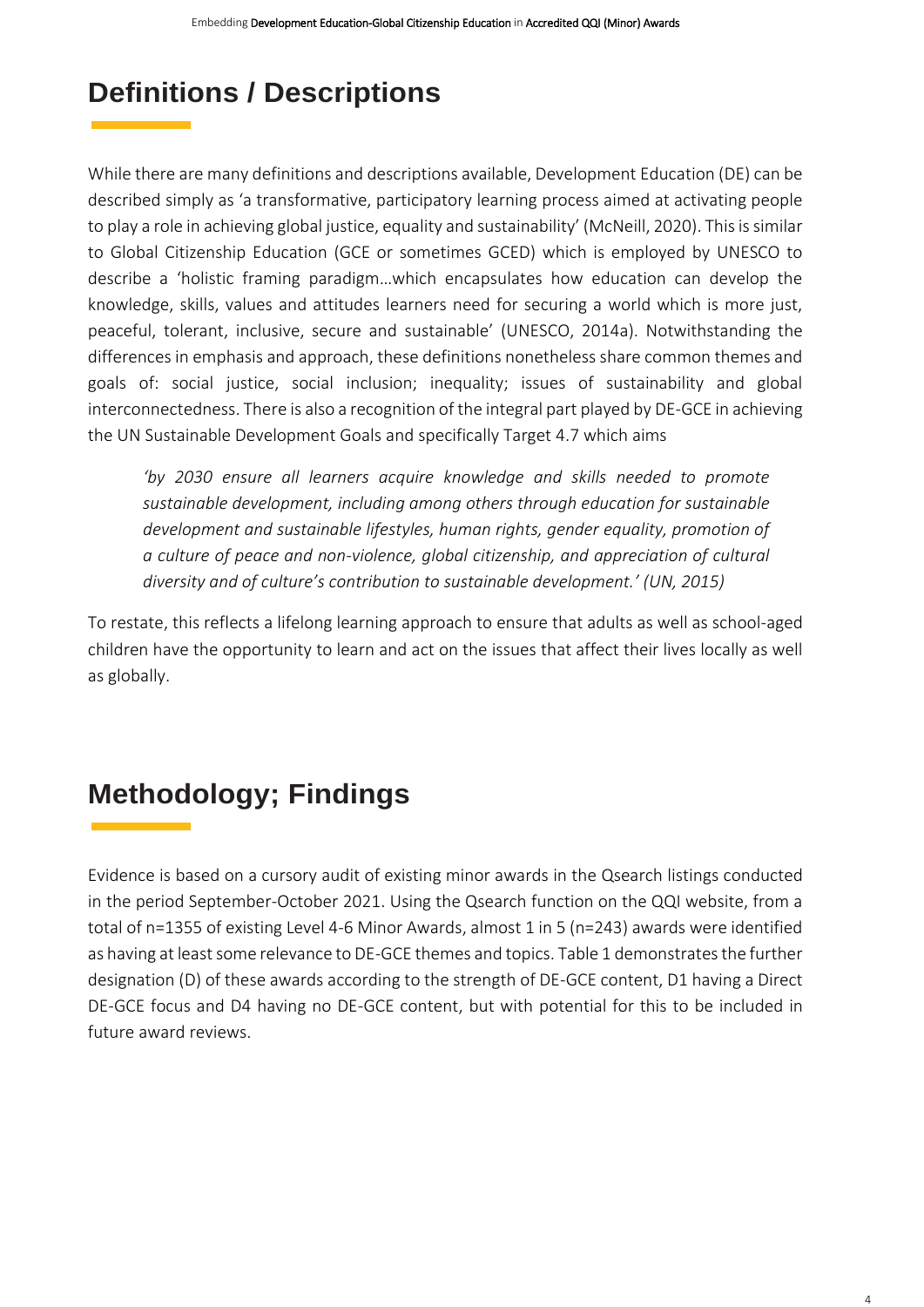| <b>Designation Categories</b>    | <b>Description</b>                                                      |
|----------------------------------|-------------------------------------------------------------------------|
| D1. Directly DE-GCE              | A dedicated module that has DE-GCE as its primary focus or purpose      |
|                                  | Example: Global Development Issues 5N4187                               |
| D2. Strong DE-GCE Focus          | A module that has a strong DE-GCE focus but is not primarily designated |
|                                  | as DE-GCE                                                               |
|                                  | Example: Intercultural Awareness 3N0534                                 |
|                                  |                                                                         |
| D3. Some DE-GCE- related content | Some content that is related to DE-GCE topics and issues                |
|                                  | Example: International Trade Practice 5N2072                            |
| D4. No direct DE-GCE content     | This has no DE content but which addresses aspects of this. This also   |
|                                  | includes those modules that can be readily adapted to include DE-GCE    |
|                                  | themes and topics                                                       |
|                                  | Example: Child Development 5N1764                                       |

## Table 1: Designation Category Descriptions

In specific terms, the audit identified a small (n=6) number of Minor awards with a direct DE-GCE focus (D1) and a larger number (n=22) with a substantive DE-related content (D2). These awards are listed in Appendix 1, Tables 2 & 3, respectfully. The listed Awards are further categorised in terms of broad 'type' of DE-GCE or 'pillar' as A, B & C as follows:

| <b>DE-GCE Pillar</b>               | <b>DE-GCE Themes &amp; Topics</b>                                                                                                             |
|------------------------------------|-----------------------------------------------------------------------------------------------------------------------------------------------|
| A. Social, Political<br>& Cultural | Social Justice & Equality; Equity & Fairness; Peace & Human Rights;<br>Sustainable Living/Sustainable Lifestyles; (Global) Active Citizenship |
| B. Economic                        | Sustainable Economies; Sustainable Development; Sustainable Work<br>Practices                                                                 |
| C. Environmental                   | Sustainable Water, Land & Air Resources                                                                                                       |

With some exceptions, these awards are somewhat dated i.e. c. up to 10 years old and in some cases do not reflect significant, recent policy and practice developments in the area of DE-GCE. To give one example, the *UN Sustainable Development Goals* (SDGs) for 2030 (UN, 2015) has now supplanted the previous *Millennium Development Goals* (MDGs) stated in the learning outcomes for the module *Global [Development](https://www.qqi.ie/sites/docs/AwardsLibraryPdf/6N4126_AwardSpecifications_English.pdf)* (6N4126). This suggests, among other things, that future reviews of this and other similar modules need to reflect key policy and practice developments in this area. The audit further underlines the potential for embedding DE-GCE in a wider range of other Minor awards at the 4-6 level (D3 and D4), but which are not specified here. More specifically, the remaining (n=215) audited awards were found to have a small DE-GCE-related content (D3), or no DE-GCE content (D4), though future reviews might readily include DE-GCE themes and topics. This grouping potentially holds the most potential, indicating the breadth of DE-GCE instruction possible across ACE provision. Appendix 2 provides illustrative case studies of how an award in each of the respective categories may be approached to enhance or adapt pre-existing learning objectives and outcomes for greater DE-GCE instruction and content.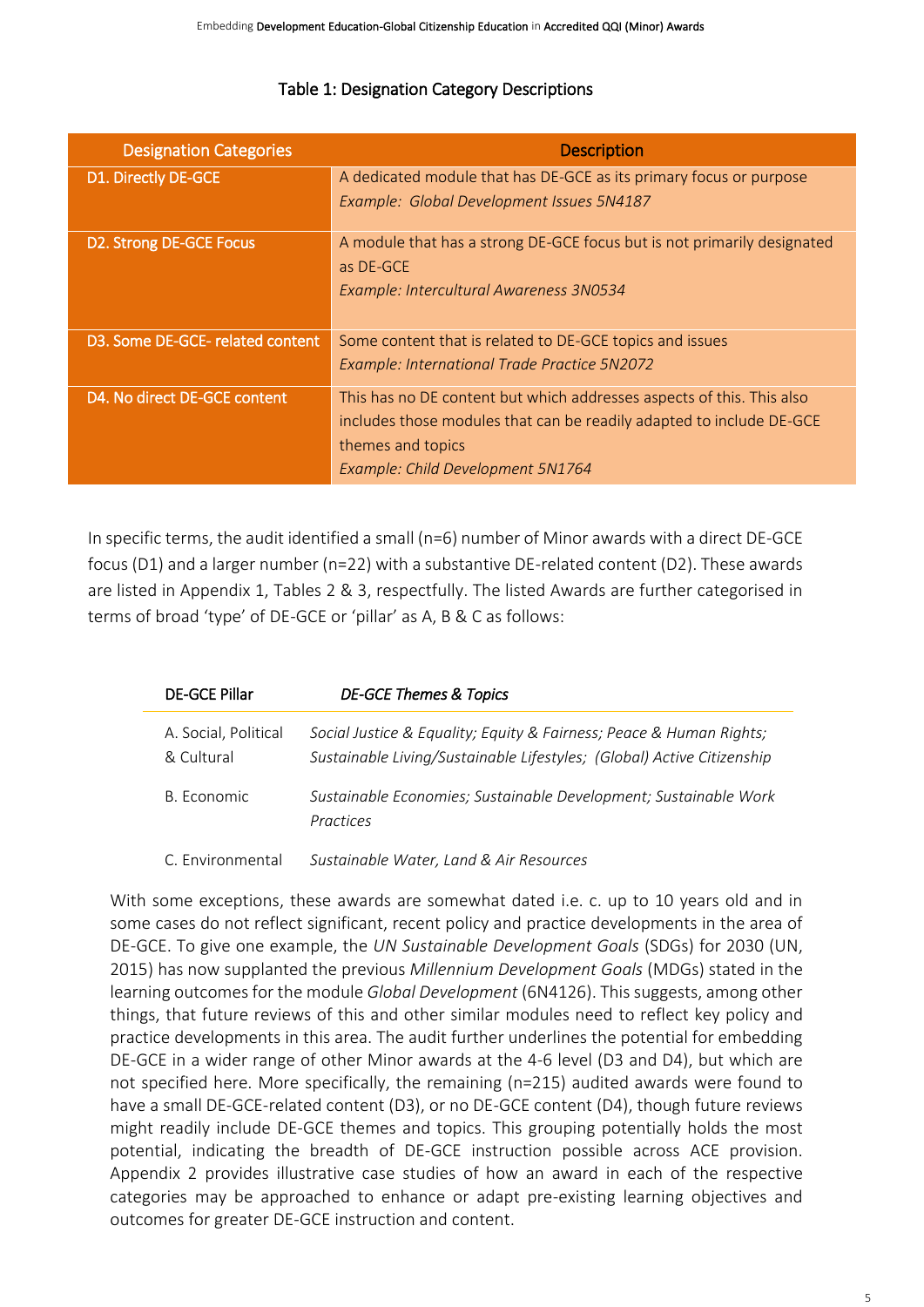## **Conclusions and Recommendations**

As part of a broader remit to embed DE-GCE in the FET-ACE sector, the audit highlights the scope for embedding DE-GCE in accredited (QQI) Minor awards and for scaling of activity in this area. Four specific recommendations are offered at this point:

*Specific recommendations.*

- 1. Focusing in particular on awards at levels 4&5, the timely revision of designated D1 and D2 Minor awards identified in the audit to reflect recent policy and practice developments in the area of DE-GCE;
- 2. Consideration is given to including DE-GCE themes and topics in other awards designated at D3 & D4 and in line with QQI's standard review process;
- 3. The establishment of an advisory panel with relevant expertise in DE-GCE to ensure the standard review process includes DE-GCE-related content across the full range of fields and disciplines represented within the QQI listings;
- 4. Further consultation with key stakeholders to review the paper and findings and to establish the next steps in the process of embedding DE-GCE in QQI Minor awards.

As the lead partner in the strategic partnership programme for the ACE sector here in Ireland, Saolta is committed to working with towards these outcomes in conjunction with all relevant stakeholder groups. More specifically, it is anticipated that a formal process of consultation and review will be instigated in the first quarter of 2022 to further the recommendations from this briefing paper, above.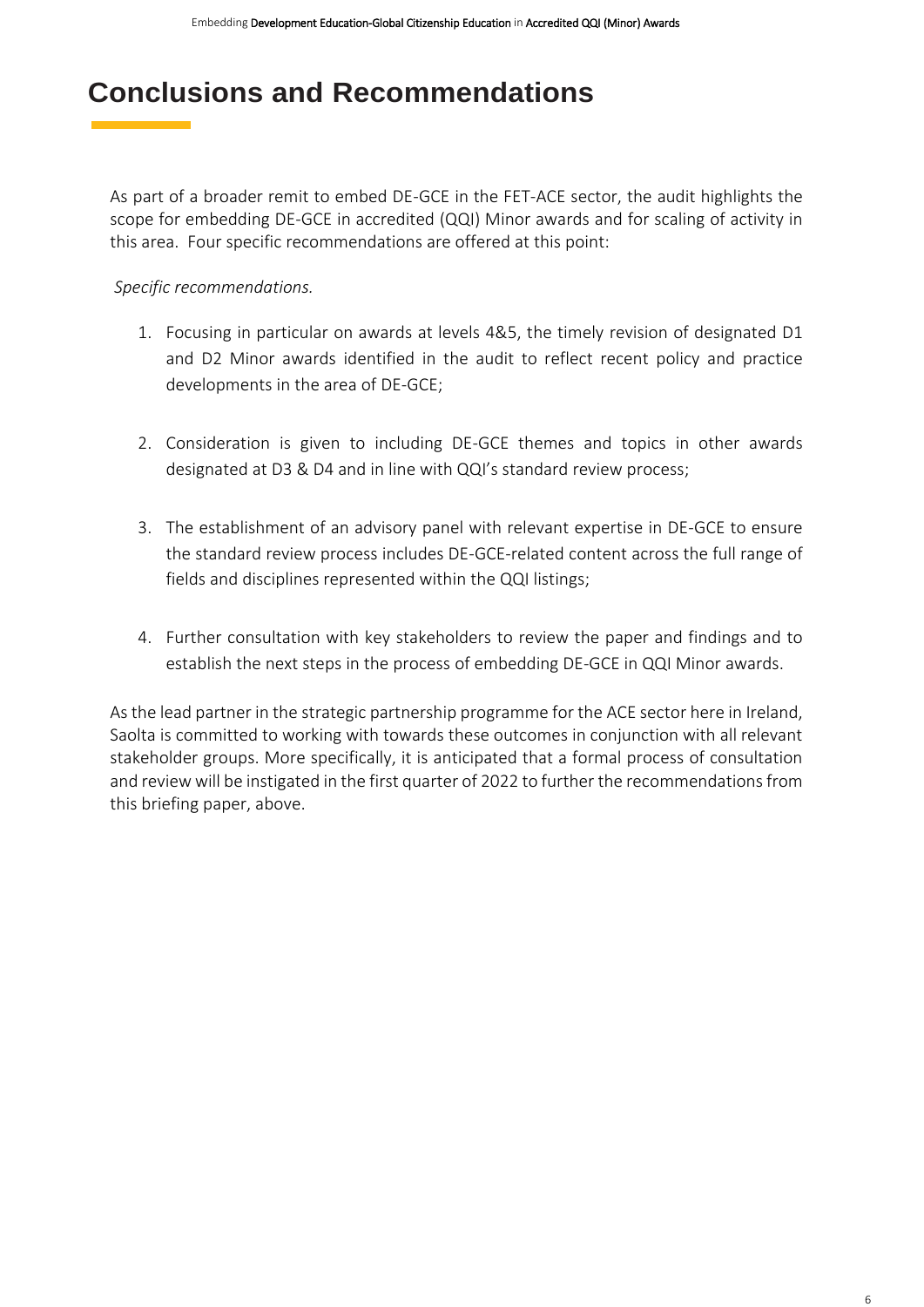## Appendix 1: Tables of Awards with D1 & D2 Catergorisation

## Table 2 Minor Awards with Directly Related to DE-GCE (D1)

|        |                                  |                |         |               |                                 | <b>DE-GCE</b> |
|--------|----------------------------------|----------------|---------|---------------|---------------------------------|---------------|
| Code   | <b>Title</b>                     | Level          | Pub     | <b>Review</b> | <b>Field of learning</b>        | Pillar        |
| 6N6949 | <b>Environmental Studies</b>     | 6              | 12-2012 |               | Engineering,                    | A,B,C         |
| 5N1442 | <b>Environmental Studies</b>     | 5              | 12-2012 |               | <b>Natural Sciences</b>         | A,B,C         |
| 5N4187 | <b>Global Development Issues</b> | 5              | 07-2012 |               | <b>Social Sciences</b>          | A,B,C         |
| 6N4126 | <b>Global Development</b>        | 6              | 07-2012 |               | <b>Social Sciences</b>          | A,B,C         |
|        | Local & Global                   | $\overline{4}$ |         |               |                                 |               |
| 4N3186 | <b>Development Awareness</b>     |                | 09-2016 | 12-2018       | <b>Social Sciences</b>          | A,B,C         |
| 5N5905 | Sustainable Development          | 5.             | 08-2013 |               | <b>Business Admin &amp; Law</b> | A,B,C         |

## Table 3 Minor Awards with Strong GE-GCE Focus (D2)

|                 |                                          |                 |         |               |                                    | <b>DE-GCE</b>  |
|-----------------|------------------------------------------|-----------------|---------|---------------|------------------------------------|----------------|
| Code            | <b>Title</b>                             | Level           | Pub     | <b>Review</b> | <b>Field of learning</b>           | <b>Pillar</b>  |
| 5N1553          | <b>Applied Permaculture</b>              | 5               | 11-2016 |               | <b>Natural Sciences</b>            | $\mathsf{C}$   |
|                 | Biodiversity & the Natural               |                 |         |               |                                    |                |
| 5N2553          | Environment                              | 5               | 11-2016 |               | <b>Multidisc</b>                   | $\mathsf{C}$   |
| 5N1568          | <b>Biological Diversity</b>              | 5               | 11-2016 |               | Multidisc                          | $\mathsf{C}$   |
| 3N0520          | <b>Challenging Discrimination</b>        | $\overline{3}$  | 4-2017  | 12-2018       | Health & Welfare                   | $\overline{A}$ |
|                 | 5C21921 Children's Rights, Legislation & |                 |         |               |                                    |                |
| 524             | Regulations                              | 5               | 7-2021  |               | Education                          | $\overline{A}$ |
|                 | Costal & Marine Ecosystems &             |                 |         |               |                                    |                |
| 6N20257 Culture |                                          | 6               | 7-2016  |               | <b>Services</b>                    | A, C           |
| 5N1439          | <b>Ecological Field Methods</b>          | 5               | 12-2012 |               | Multidisc.                         | $\mathsf{C}$   |
| 6N3645          | Ecology & the Environment                | 6               | 07-2012 |               | Forestry                           | $\mathsf{C}$   |
| 5N0631          | Ecotourism                               | 5               | 12-2012 |               | Travel, Tourism & Leisure          | $\mathsf{C}$   |
| 5N1775          | Equality & Diversity in Childcare        | 6               | 09-2016 | 10-2018       | Health & Welfare                   | $\overline{A}$ |
| 6N1974          | Equality & Diversity in Childcare        | 5               | 11-2016 | 10-2018       | <b>Health &amp; Welfare</b>        | $\overline{A}$ |
|                 | Environment & Sustainable                |                 |         |               | Crop & Livestock                   |                |
| 6N2248          | Farming                                  | 6               | 07-2012 |               | Production                         | $\mathsf{C}$   |
| 3N0534          | <b>Intercultural Awareness</b>           | 3               | 04-2017 | 12-2018       | Personal development               | $\overline{A}$ |
| 5N0765          | <b>Intercultural Studies</b>             | 5               | 04-2012 |               | Law                                | $\overline{A}$ |
| $NF-$           | Inclusive Early Learning & Care          | $6\overline{6}$ | 07-2021 |               | Education                          | $\overline{A}$ |
| 5N1617          | Permaculture Design                      | 5               |         |               | <b>Natural Sciences</b>            | $\mathsf{C}$   |
|                 |                                          |                 |         |               | Agriculture, forestry,             |                |
|                 | 5N20374 Soils & the Environment          | 5               | 12-2016 |               | fisheries (AFF)                    | $\mathsf{C}$   |
| 6N3626          | Sustainable Horticulture                 | 6               | 07-2012 |               | <b>AFF</b>                         | $\mathsf{C}$   |
|                 | Sustainable Farming in the               | 6               |         |               |                                    |                |
|                 | 6N20463 Environment                      |                 | 12-2016 |               | <b>AFF</b>                         | $\mathsf{C}$   |
| 5N3398          | <b>Sustainable Forestry</b>              | 5               | 03-2012 |               | <b>AFF</b>                         | $\mathsf{C}$   |
|                 |                                          |                 |         |               | Engineering,                       |                |
|                 |                                          |                 |         |               | Manufacturing &                    |                |
| 5N5027          | Sustainable Water Management             | 5               | 12-2012 |               | Construction                       | $\mathsf{C}$   |
| 4N1121          | Understanding Interculturalism           | $\overline{4}$  | 07-2017 |               | 12=2018 Personal Skills & Develop. | $\overline{A}$ |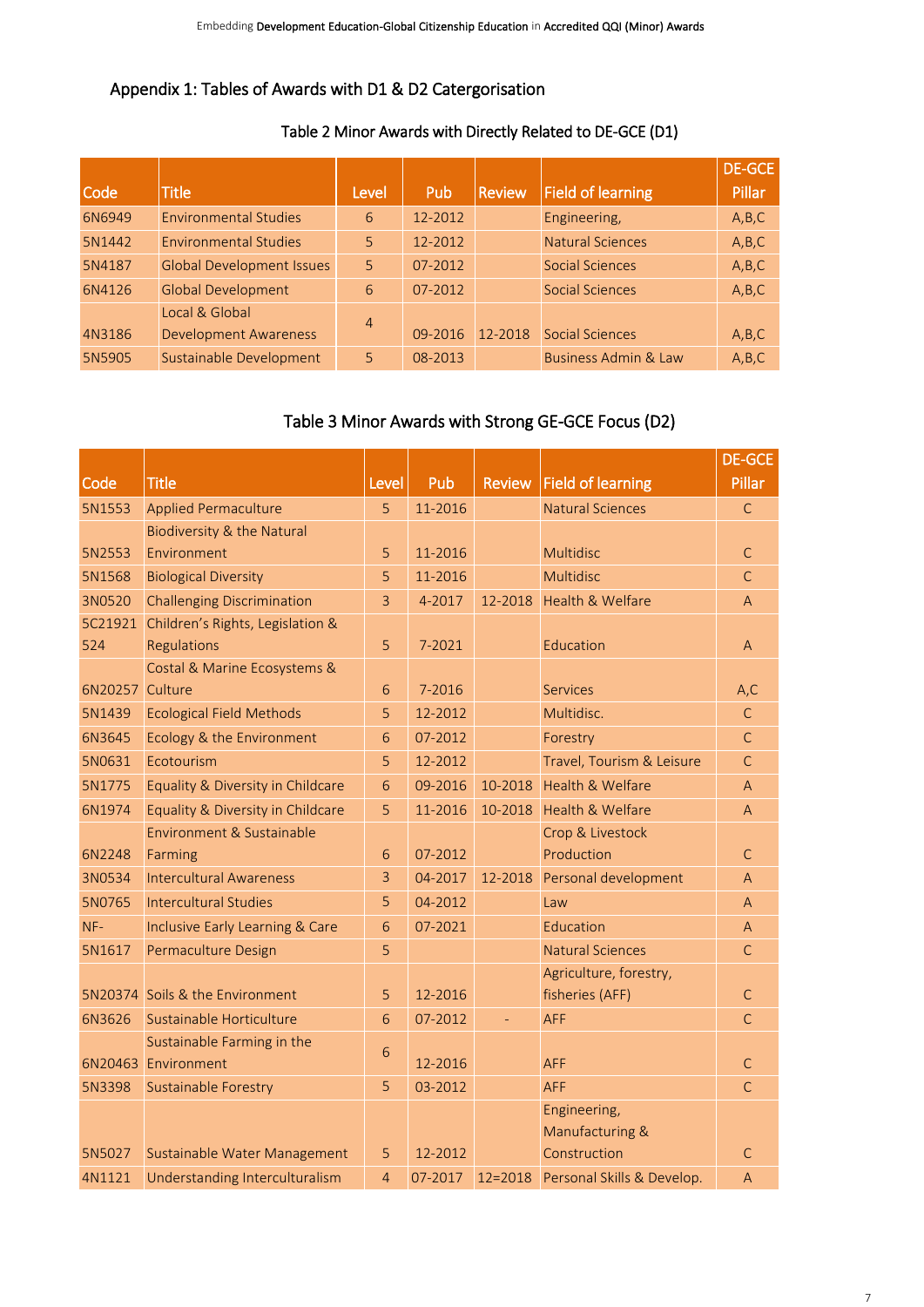## Appendix 2: Case Studies

#### D1 Direct DE-GCE Focus: *[Sustainable Development \(5N5905\)](https://qsearch.qqi.ie/WebPart/AwardDetails?awardCode=5N5905)*

This Level 5 Minor award was originally published in 2013 and is in need of updating in terms of incorporating key theories and practices that have informed the field of DE-GCE in the interim period. For example, the language of 'developed' and 'developing' countries in Learning Objectives (LOs) 3 and 11 is seen as outdated, with the [World](https://blogs.worldbank.org/opendata/should-we-continue-use-term-developing-world)  [Bank dropping this terminology](https://blogs.worldbank.org/opendata/should-we-continue-use-term-developing-world) since its 2016 edition of World Development Indicators in favour of more geographically-based descriptors of regions. In addition, key concepts from current discourse need to be added, including 'Planetary Boundaries', 'Just Transitions', 'climate justice', 'climate-induced issues' such as conflict and migration, ecosystem services, silviculture, and permaculture. The role of the circular economy and sustainable / social small- and medium-sized enterprise (SMEs) also needs to be integrated into the curriculum. LO 8 specifically mentions 'fair-trade cooperatives' and can be adapted to give a broader and more inclusive view of social/sustainable SME forms and purposes. Importantly, the Sustainable Development Goals (SDGs), published in 2015 should underpin the entire curriculum so learners are aware of and can critically engage with the larger goals and their key targets.

#### D2 Strong DE-GCE Focus*[: Biodiversity and the Natural Environment \(5N2553\)](https://qsearch.qqi.ie/WebPart/AwardDetails?awardCode=5N2553)*

This Level 5 Minor Award was originally published in 2016 and can be updated in the leading theories and practices in sustainable development and conservation. Key concepts which can be interwoven with the existing material include ecosystem services, the role of social/sustainable SMEs in promoting a healthy natural environment, silviculture and permaculture. Learners may particularly benefit from covering topics in circular economy and social enterprise as models of approaching our relationship with the natural environment. International developments could also be integrated, such as the UN SDGs (most notably SDGs 13-15, namely 'Climate Action', 'Life Below Water' and 'Life On Land') and international responsibilities such as to the EU Birds and Habitats Directives (EU Nature Directives) and the UN's recent resolution to recognise the right to a safe, clean, healthy and sustainable environment.

### D3 Some DE-GCE related content: *International Trade Practice (5N2072)*

In this Level 5 award, Learning outcome 1 *'Explore the principal historical and current developments in world trade'* contains scope for exploring, among other things, the development (unequal) trade relations between the Globalrich North and the so-called 'Developing' countries.

Also, following the World Trade Organisation (WTO, 2018) this could explore how trade contributes to delivering key Sustainable Development Goals across the three DE-Pillars, for example Poverty Reduction (SDG 1), Decent Work & Economic Growth (SGD 9) & Life Below Water (SDG 14).

## D4 No DE-GCE related content but which has the scope for readily including DE-GCE themes and topics: *Child Development (5N1764)*

DE-GCE themes and topics may readily be explored in L02 for example: Explore the effects of a range of genetic, social, cultural and environmental factors on the holistic development of the child

As well as forming a key component of SDG 4 'Quality Education' this module and learning outcome explores the role played by other factors such as poverty (SDG 1) inequality (SDG 10) on education and life outcomes for children. This might also explore aspects of catering for diversity and in particularly relevant for childcare practitioners working an increasingly secular, multicultural Irish society.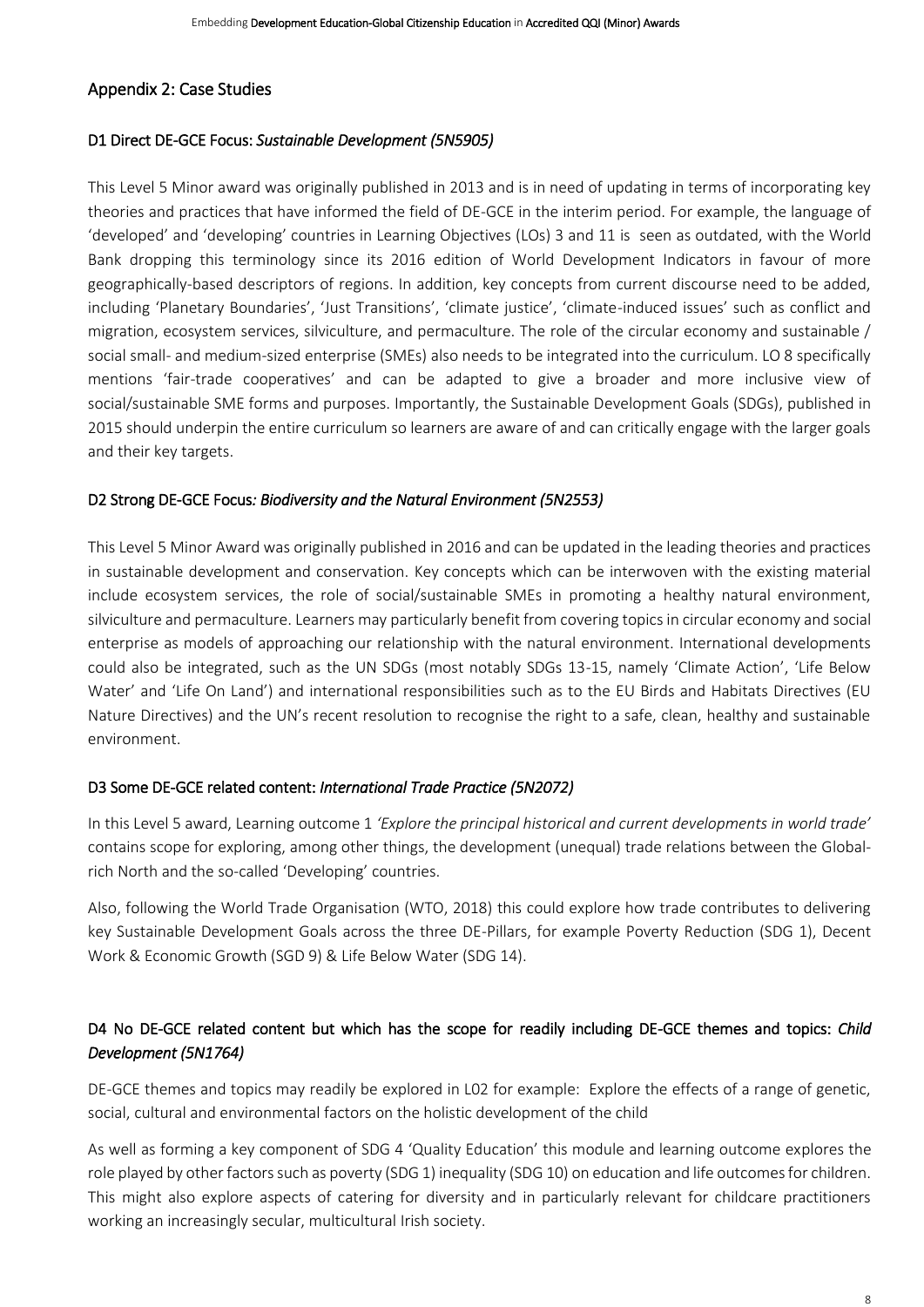### References

IA (Irish Aid) (2016). *Irish Aid Development Education Strategy 2017 – 2023*. Dublin: Irish Aid. Retrieved from:

[https://www.irishaid.ie/media/irishaid/allwebsitemedia/20newsandpublications/publicationpdfseng](https://www.irishaid.ie/media/irishaid/allwebsitemedia/20newsandpublications/publicationpdfseng%20lish/Development-Education-Strategy-2017-2023.pdf)  [lish/Development-Education-Strategy-2017-2023.pdf](https://www.irishaid.ie/media/irishaid/allwebsitemedia/20newsandpublications/publicationpdfseng%20lish/Development-Education-Strategy-2017-2023.pdf)

Kearns, M. (2021). Towards a Framework for Embedding Development Education in Initial Teacher Education programmes in the Adult and Community Education Sector. Drogheda: Saolta.

SOLAS (2020a). *Future FET: Transforming Learning: The National Further Education and Training (FET) Strategy.* Retrieved from: [https://www.solas.ie/f/70398/x/64d0718c9e/solas\\_fet\\_strategy\\_web.pdf](https://www.solas.ie/f/70398/x/64d0718c9e/solas_fet_strategy_web.pdf)

Teaching Council of Ireland (2020). *Ceim Standards for Initial Teacher Education.* Maynooth: Teaching Council. Retrieved from: [https://www.teachingcouncil.ie/en/news-events/latest-news/ceim-standards](https://www.teachingcouncil.ie/en/news-events/latest-news/ceim-standards-for-initial-teacher-education.pdf)[for-initial-teacher-education.pdf](https://www.teachingcouncil.ie/en/news-events/latest-news/ceim-standards-for-initial-teacher-education.pdf)

UNESCO (2019). *4th Global Report on Adult Learning and Adult Education* (GRALE). Paris: UNESCO Publications.

UNESCO (2014a). *UNESCO Education Strategy 2014-2021*. Paris: UNESCO Publications. Retrieved from: <https://unesdoc.unesco.org/ark:/48223/pf0000231288>

United Nations (2015a). *Transforming our world: the 2030 Agenda for Sustainable Development, 21 October 2015, A/RES/70/1*. New York: The United Nations. Retrieved from: <https://sustainabledevelopment.un.org/post2015/transformingourworld/publication>

World Trade Organisation (WTO) (2018). *Mainstreaming trade to attain the Sustainable Development Goals*. Geneva: WTO. Retrieved from: [https://www.wto.org/english/res\\_e/booksp\\_e/sdg\\_e.pdf](https://www.wto.org/english/res_e/booksp_e/sdg_e.pdf)